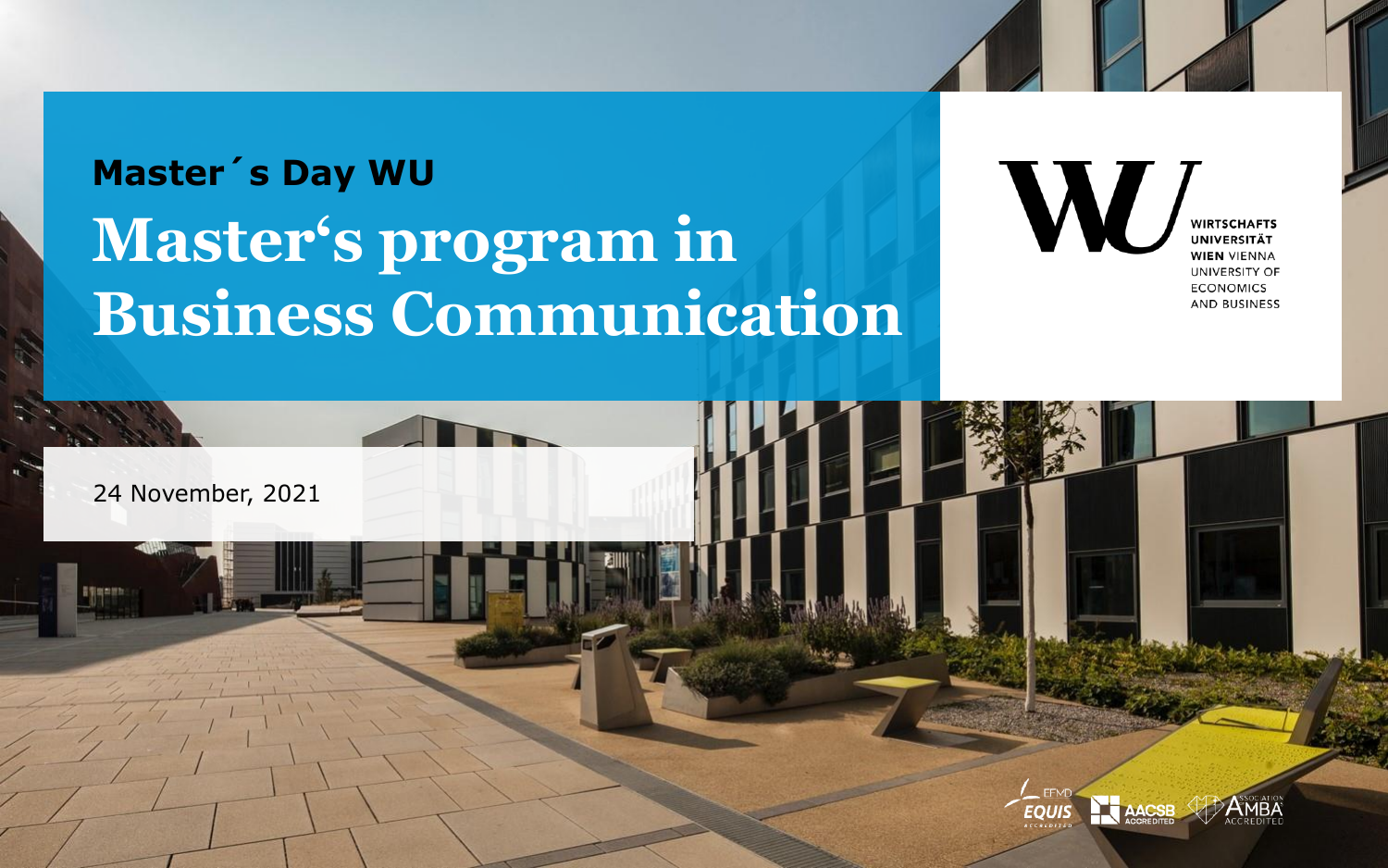

## Learn how global corporations can use **communication** to achieve **business success** while living up to their **social responsibility**

Acquire valuable qualifications like **management skills**, **language comprehension** and **intercultural**, as well as **media competence**

Master the **integration of communication** into a company's **value creation process** in a **digitally connected world**

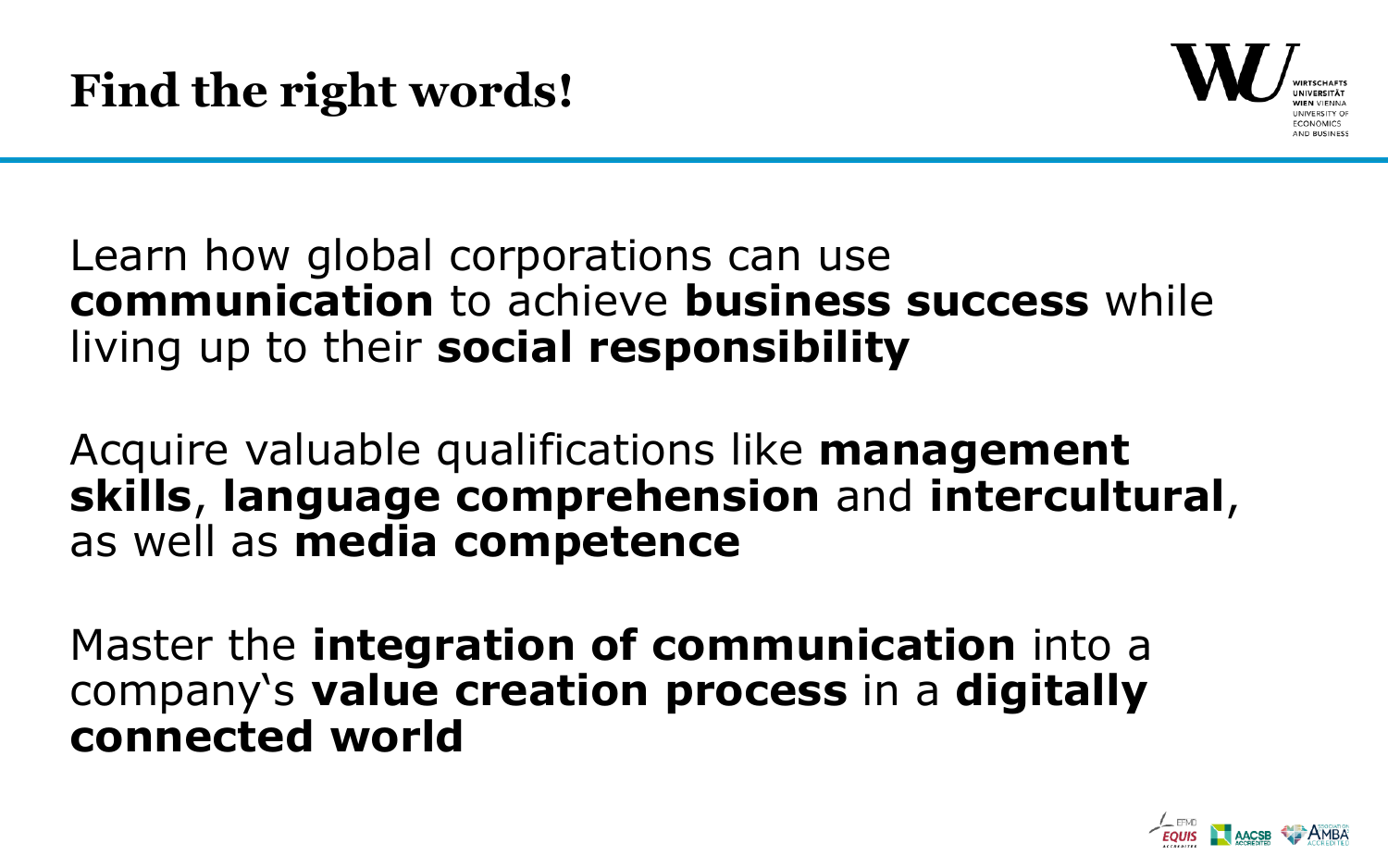

- 1. BizComm is key to making businesses thrive
- 2. Combining communication, culture, and language
- 3. Cross-cultural scope
- 4. Navigating business & society through communication
- 5. Working on actual cases with real companies

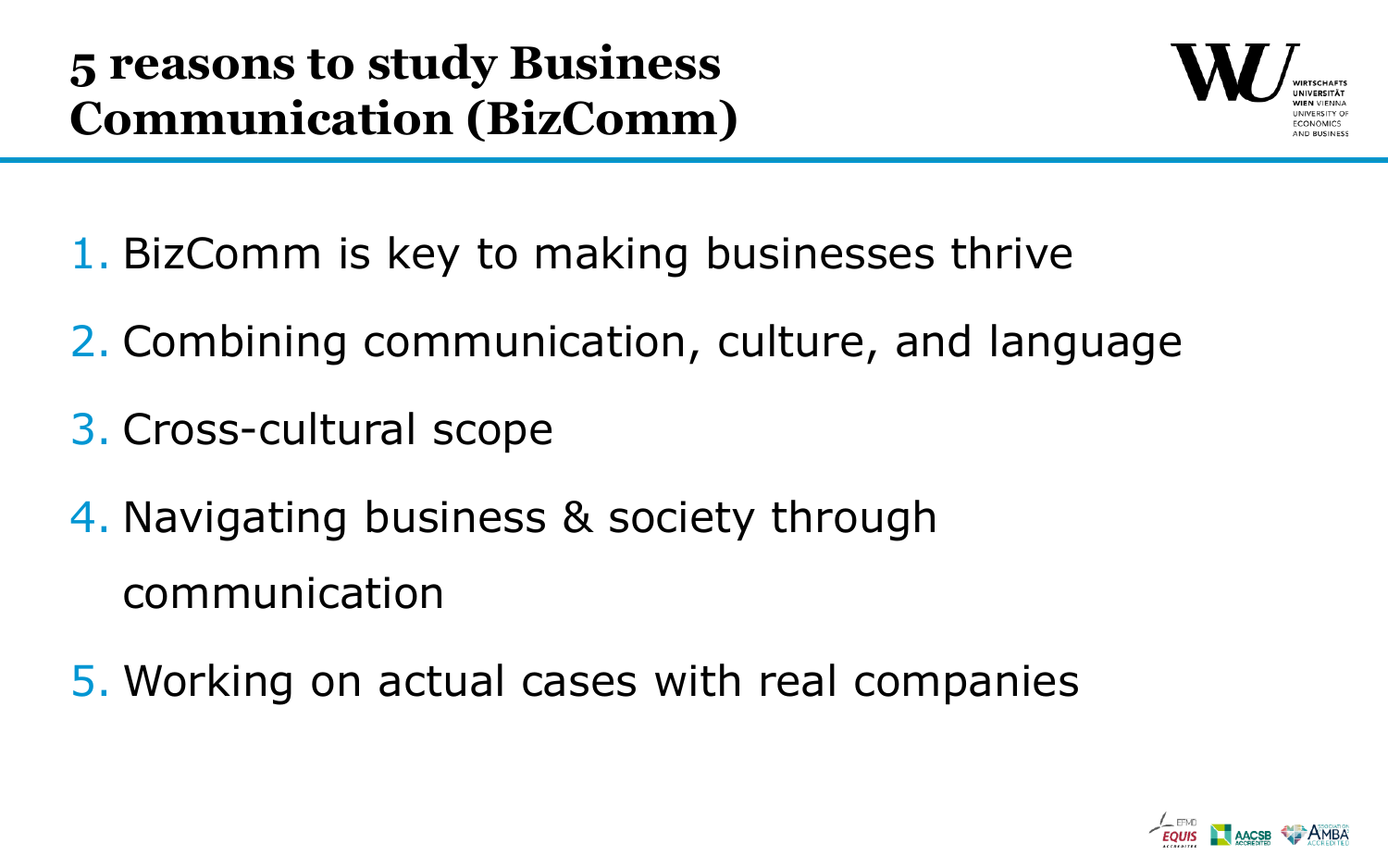



- **Program duration:** 4 semesters
- **ECTS credits:** 120
- **Title awarded:** Master of Science, MSc (WU)
- **Program type:** full-time degree program (courses onsite at WU campus)
- **Language of instruction:** English
- **International Experience:** exchange semester in the WU partner network and potential double degree options

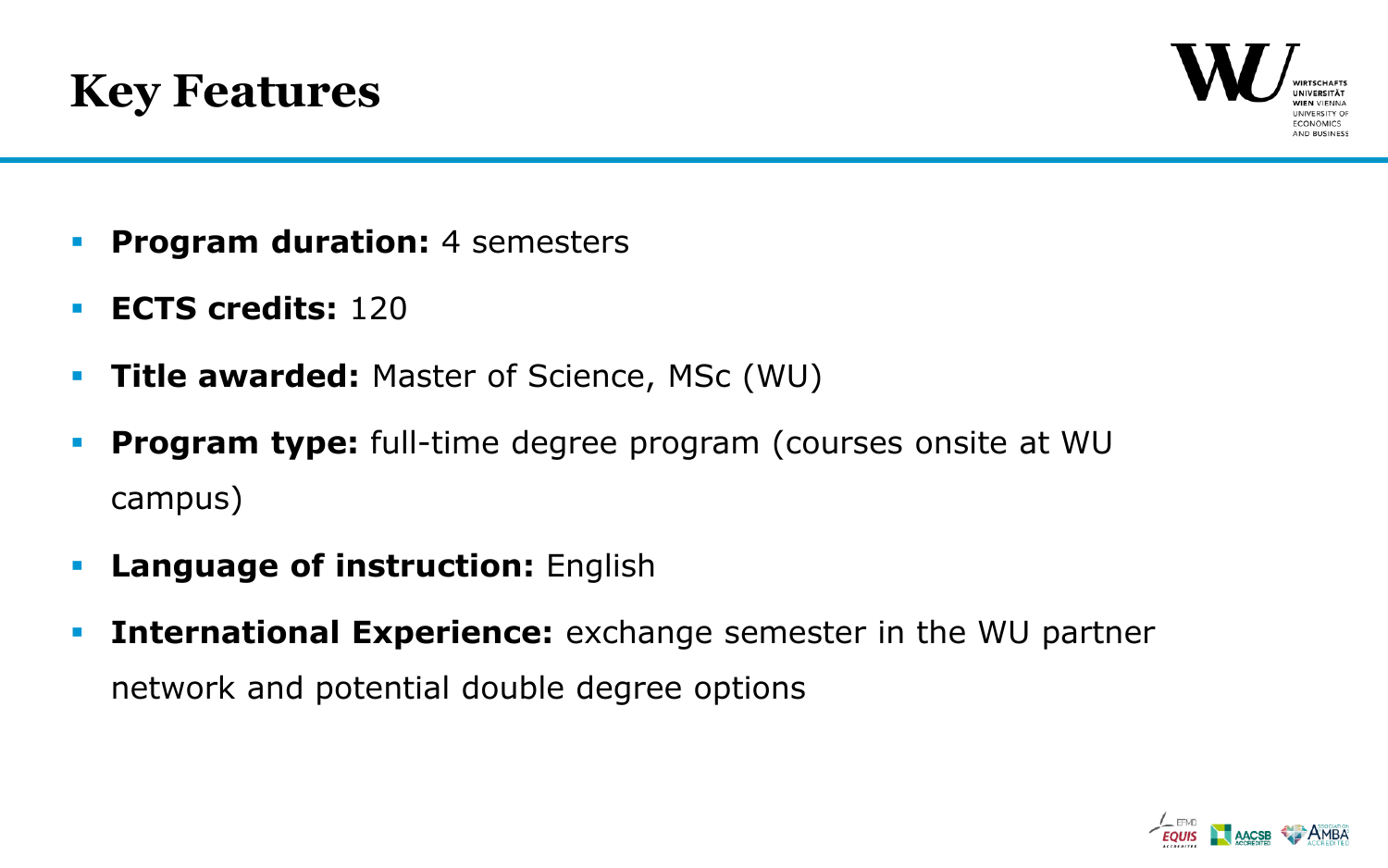

## Graduating with an **MSc in Business Communication** will qualify you for a **wide range of jobs requiring excellent communication skills**.

Looking specifically at the communications sector, the following roles represent **just a select few examples**:

- Communication manager
- Communication consultant
- Strategic communications manager
- Content or social media manager

Viewed more broadly, your **education in Business Communication** will **equip you with essential competences** to advance to **high-ranking positions** in any organization.